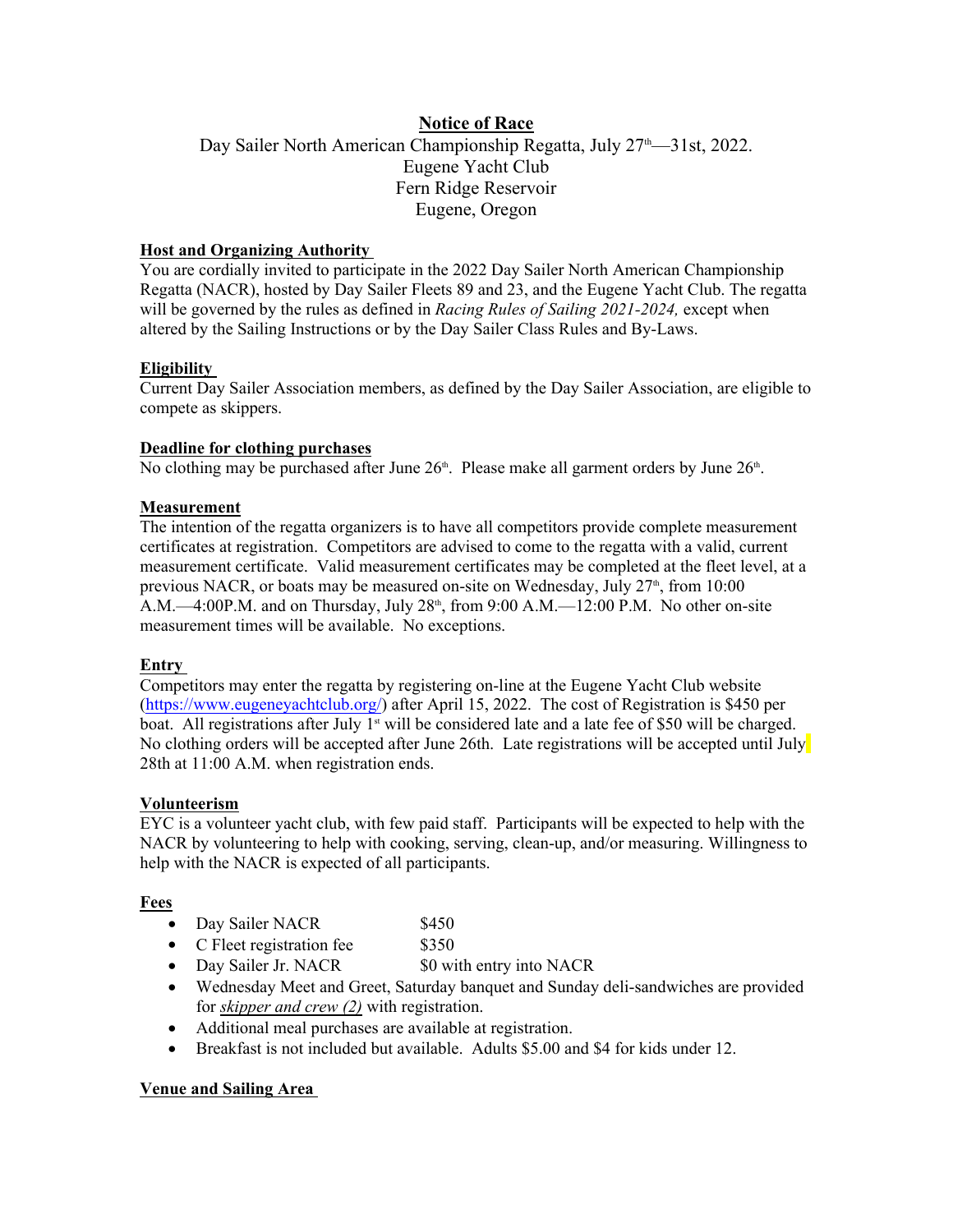All races will be held on Fern Ridge Reservoir near Eugene, Oregon. Eugene Yacht Club provides dry moorage and limited wet moorage for participants. Camping is also available on EYC grounds for competitors (reminder, there are no pets allowed on EYC grounds). Eugene and Springfield are approximately 30 minutes drive from the EYC and have a variety of hotel accommodations, but participants are encouraged to stay on the grounds if possible.

## **Classification**

The following classification requirements will apply (see rule 79). Competitor shall identify themselves as belonging to groups 1 or 3 as defined by current World Sailing Regulations 22.2. World sailing regulations may be found online at:

https://www.sailing.org/tools/documents/2019RegulationsPostMidYearClean-[25093].pdf

#### **Format and Scoring**

A minimum of 6 races will be scheduled. Two to three races are planned for each day of the regatta, although on Sunday, July  $31<sup>st</sup>$ , if five races have been completed, only one race will be scheduled. A minimum of three races will constitute a regatta. The skippers' meeting will be held prior to the practice race, scheduled for Thursday. One race will be thrown out for scoring purposes only if five or more races have been completed. The low-point scoring system of Appendix A of the 2021-2024 Racing Rules of Sailing will apply.

#### **Insurance**

 Competitors participate in the Regatta entirely at their own risk. See Rule 4, Decision to Race. The organizing authority will not accept any liability for material damage or personal injury or death sustained in conjunction with or prior to, during, or after the regatta. Each participating boat shall be insured with valid third-party liability insurance with a minimum coverage of \$100,000 per event or the equivalent.

#### **Sailing Instructions**

Sailing Instructions will be available at registration and a preliminary draft will be posted on the Eugene Yacht Club and Day Sailer websites by June 15, 2022.

# **Eugene Yacht Club Policies**

- *EXCEPT FOR SERVICE ANIMALS, UNDER NO CIRCUMSTANCES ARE PETS OF ANY KIND ALLOWED ON YACHT CLUB GROUNDS*, even if they are left in a vehicle or other enclosure. If you plan to bring a service animal, please bring the necessary paperwork certifying your animal meets the requirements of a "service animal."
- If you must bring your pet, camping is available at the county's Richardson Park, immediately Northwest of the EYC grounds, as are kennels. Park rates currently are \$25 per night. Some electrical/water hookups and pay showers are available. A reservation fee applies. Call Lane County Parks at 541/682-2000 for information and reservations. Reserve online at http://ecomm.lanecounty.org/parks.
- Please observe the ground signs and instructions for camping, swimming and parking of boats, cars and recreational vehicles. If you arrive late (after 10:00 PM), please park and camp in the area just to the right inside of the EYC gate and relocate your camp to the appropriate area the next morning. **Please keep cars off the front lawns (they are soft**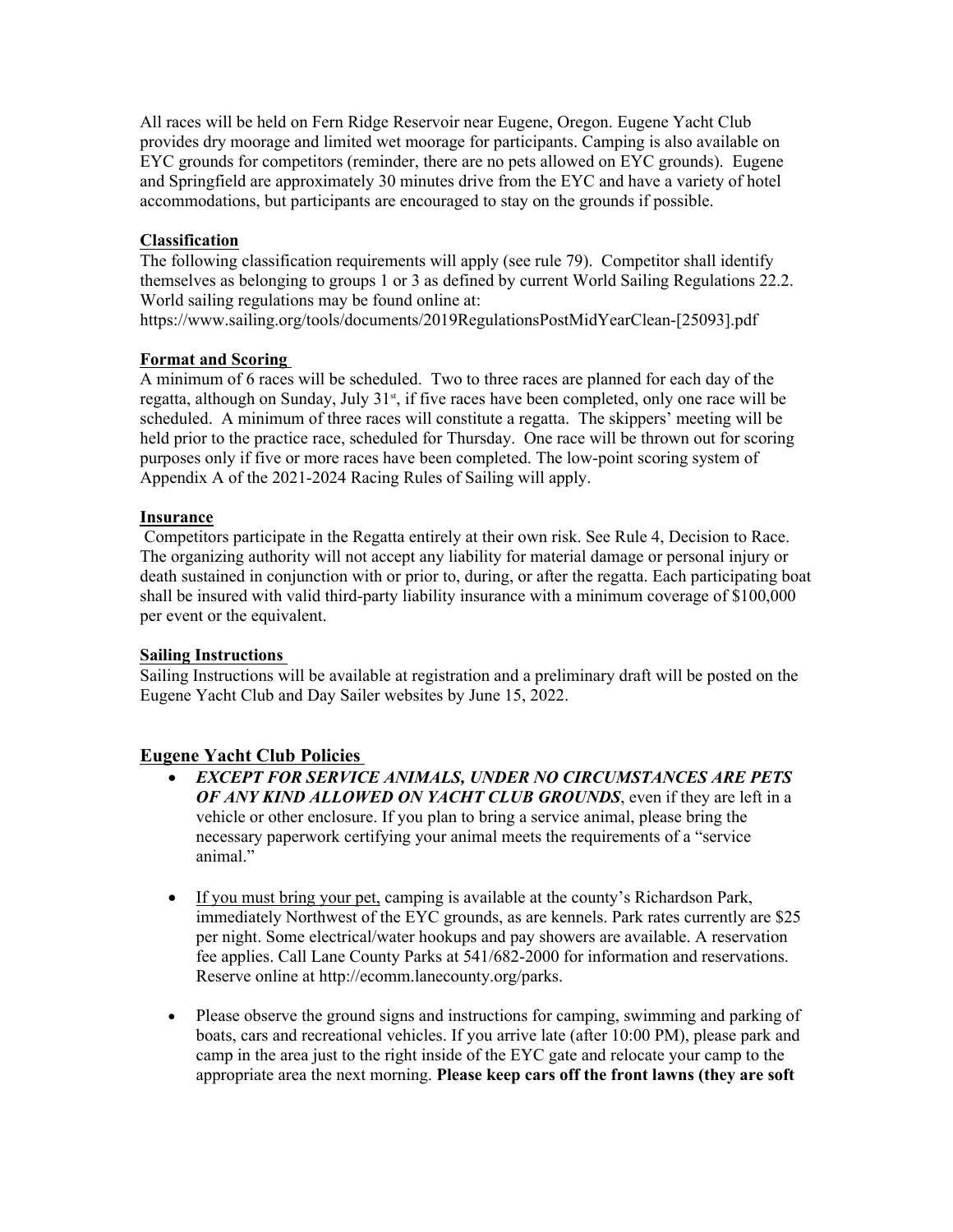**and we have an underground irrigation system)** by using the available trailer dollies to move boats.

- Alcoholic beverages may be consumed discreetly and in moderation on Club grounds.
- Be conscious of safety. Please watch your children when they are on EYC grounds, even though they may be in the designated swimming area. Please don't run, jump, dive, or fish on or from the docks. *SMALL CHILDREN MUST WEAR LIFE JACKETS AT ALL TIMES WHILE ON THE DOCKS OR NEAR THE WATER.* Child safety while on EYC grounds is a parent's responsibility.
- **FOR THOSE WHO PLAN TO BRING AN RV:** Eugene Yacht Club, at the insistence of the County Fire Marshall, can no longer permit electrical cords to cross vehicle traffic areas. Remember, no pets aloud on EYC grounds.

## **Camping/Tent, RV and trailer facilities at EYC**

Eugene Yacht Club has ample on-site camping for participants. Showers, kitchen facilities, and barbeques are available. Also, there are limited R.V. hook-ups with water and electricity, but no sewer. Past NACR competitors enjoyed the experience of staying on-site during the regatta.

For those who wish other accommodations, the nearby towns of Veneta and Elmira (10 minutes away) offer many options, although no hotels or motels exist there, but there are on-line, numerous B and B's and VRBP's, etc. Eugene has numerous hotels and other types of lodging and is about 30 minutes from Eugene Yacht Club. For any housing questions, call Sheena or Mark Schroeder at (541) 343-0276. And again, Richardson Campground (above) has camping sites and allow pets.

# **Tentative Schedule of Events**

#### **Wednesday, July 27th. Youth Regatta, Registration, and Measurement.**

- Registration, Weighing and measurement—10AM to 4PM.
- Youth Regatta Skippers' Meeting, 12:00 PM. Racing to follow. See below for details.
- Meet and Greet on the clubhouse deck at 5:00 PM. Finger food will be provided but no meal will be served on Wednesday night.
- Registration will occur at the EYC Clubhouse.
- Governing Board Meeting, 6:30.

#### **Thursday, July 28th . Registration, measurement, practice race, youth regatta, day 2.**

- 9:00AM—12:00PM Limited weighing and measuring available.
- $\bullet$  9:00AM—12:00AM, Registration.
- 12:00—White flag for Youth Regatta, final race.
- 2:00 PM—Skippers' Meeting, prior to practice race.
- 3:00 PM—Practice Race prior to EYC's Thursday racing series. Participants may also race in EYC's Thursday night "club" race. Information will be given at the Skippers' meeting. White flag is 6:30.
- "Cook your own burgers" after the practice race. Burger meals may be purchased at Registration.

#### **Friday, July 29th**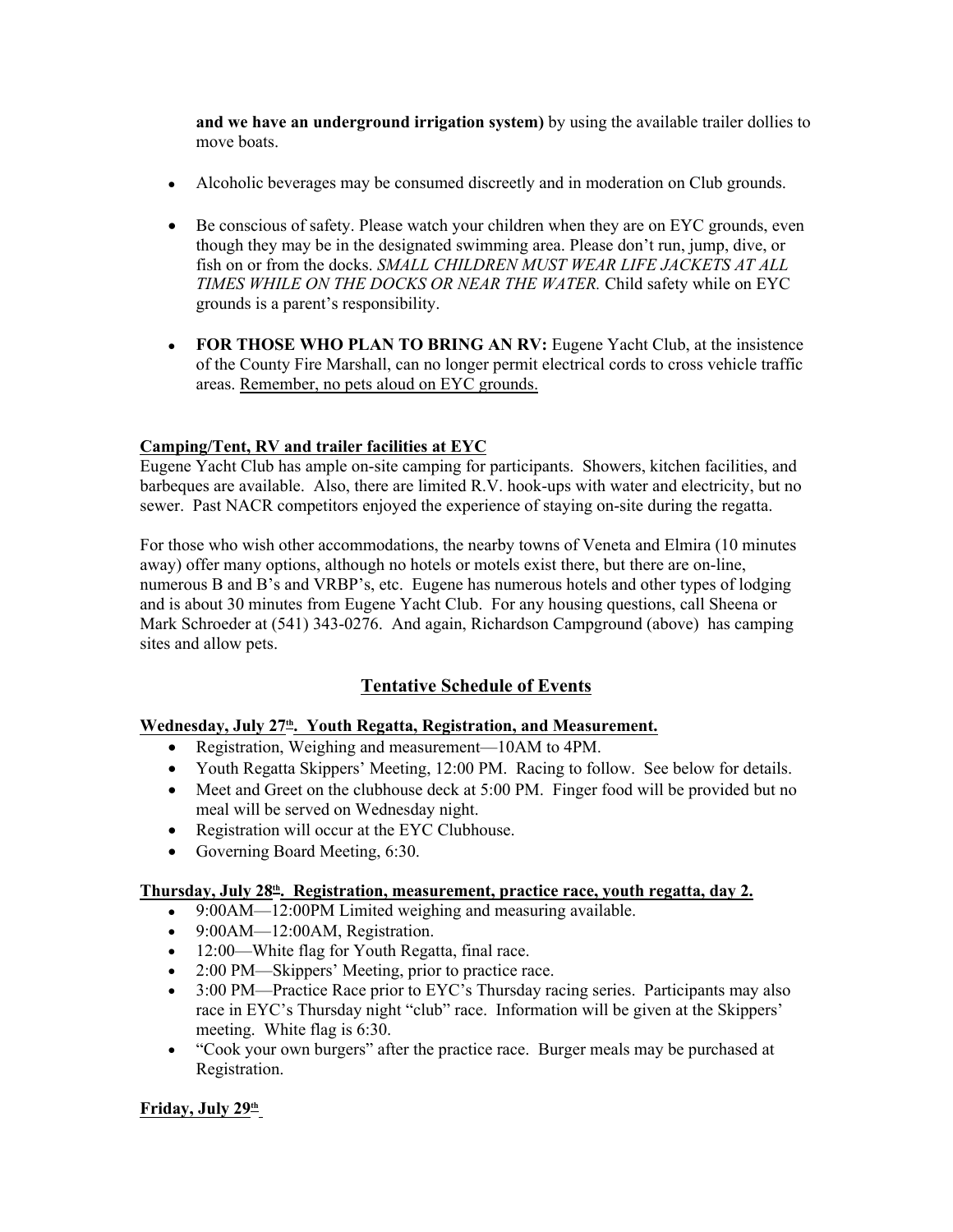- 11:00 AM—On Call for racing. Two to three races scheduled.
- Dinner—Pizza, dessert and salad can be purchased at registration.
- General Membership Meeting following dinner and racing.

# **Saturday, July 30th**

- 11:00 AM— On call for racing. Two to three races scheduled.
- Dinner—Banquet in the EYC clubhouse. Perpetual Awards presented.

## **Sunday, July 31st.**

- 11:00 AM— On call for racing. If five or more races have been completed, only one race will be scheduled on Sunday.
- Awards Ceremony—following racing. Sub sandwiches provided.

# **Youth Regatta, Wednesday July 27th and Thursday, July 28th .**

 In accordance with By-Law 2 of the DS North American Championship Regatta by-laws, a youth regatta will be held during the DS National Championship. The following will apply:

- $\bullet$  Helmsman must be no older than 18 years of age on July 22<sup>nd</sup> and be a Day Sailer family member.
- All DS by-laws pertaining to the DS NACR will apply and trophies will be awarded.
- Registration for the DS NACR Youth Regatta must be submitted by July  $13<sup>th</sup>$ . .
- The youth regatta will be cancelled unless there are at least 4 participants registered by July 13th, 2022.
- For more details, please review Day Sailer By-Law 2, section 10, available on the Day Sailer website.

# **"C Fleet": Saturday, July 30th**

In accordance with the by-laws of the DS North American Championship Regatta by-laws, a "C" fleet is now an option to sail at Nationals. The C fleet will be for fun. It is not a race and there are no trophies but it gives members who don't want to race, an opportunity to sail at the same venue and be a part of all of the on-shore activities. The C fleet will sail on a different course so they don't have to worry about getting in anyone's way. A safety boat will be on patrol in case there is a need for assistance. The following will also apply:

- "C Fleet" will hold a one day regatta on Saturday July  $30<sup>th</sup>$ . Skippers' Meeting will occur at 1:00 PM on EYC clubhouse deck.
- A participation fee of \$350.00 will be charged and will include provided meals (meet and greet, banquet and Sunday Subs). The fee covers other costs related to the regatta.
- Everyone must wear a Coast Guard approved life vest while in the boat. Each life vest must have a whistle attached to it.
- Members must supply their own boats and carry the same insurance as mentioned above. The boats will not be weighed or measured, or follow any requirements other than to be a Day Sailer of some recognized model.
- Registration for the DS NACR "C" Fleet sail must be submitted by July  $15<sup>th</sup>$ . .
- The "C" fleet sailing events will be cancelled unless there are at least 4 participants